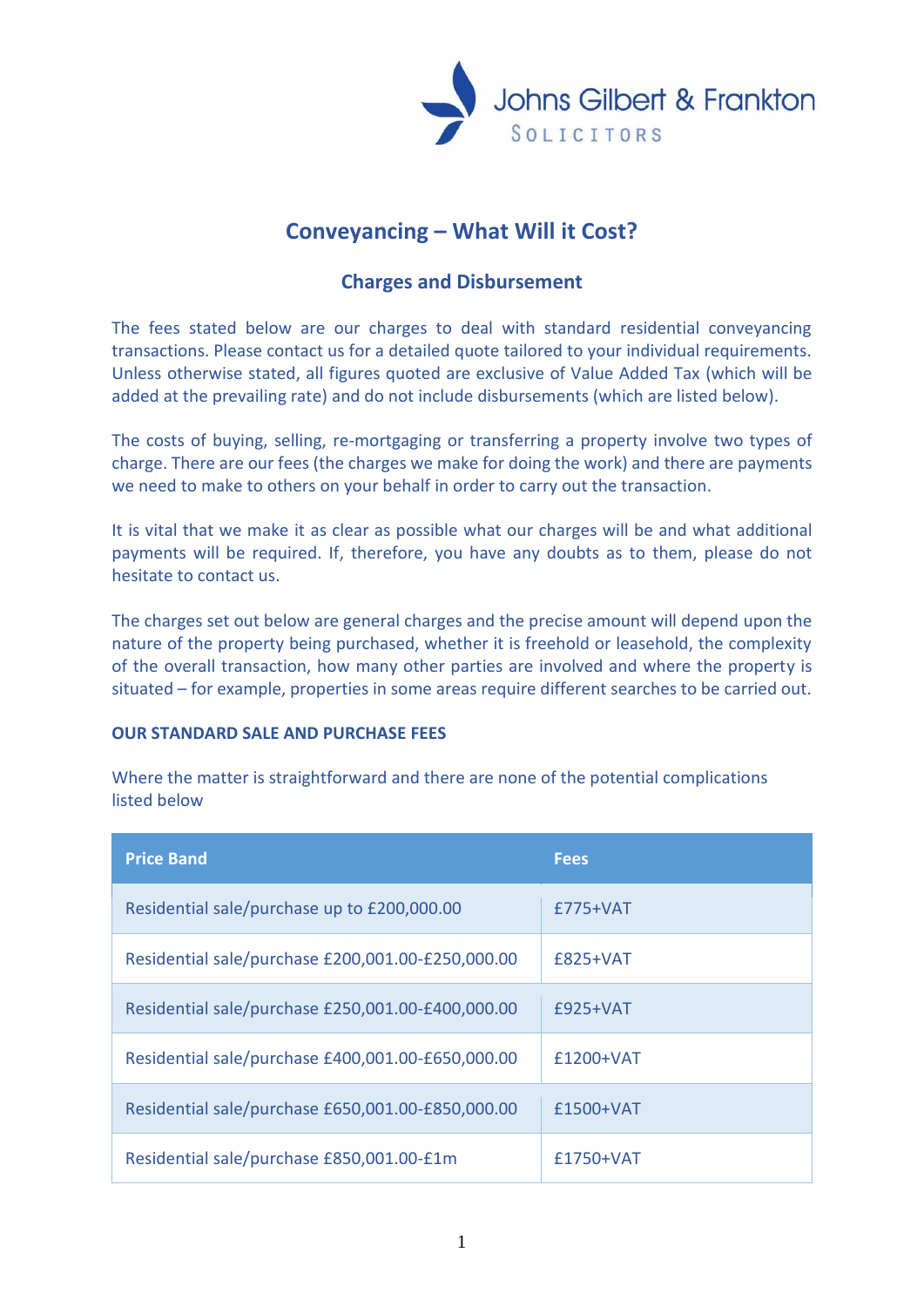| Residential sale/purchase over £1m | Quote will be provided upon<br>request |
|------------------------------------|----------------------------------------|
|                                    |                                        |

# **OUR STANDARD OTHER FEES**

The Fees that apply in relation to transactions which are not standard sales or purchases

| <b>Item</b>                                                | <b>Fees</b> |
|------------------------------------------------------------|-------------|
| Transfer of Equity (without any mortgage(s))               | £600+VAT    |
| Transfer of Equity (with mortgage(s))                      | £650+VAT    |
| Re-mortgage or registration of new mortgage on<br>property | $£475+VAT$  |
| Assent in connection with Probate                          | £400+VAT    |
| Transfer in connection with Probate                        | $£650+VAT$  |

# **ADDITIONAL CHARGES**

These charges must be added to the charges set out above where any of these complications exists or arises.

| <b>Item</b>                                                                       | <b>Additional Fee</b> |
|-----------------------------------------------------------------------------------|-----------------------|
| Legal Fee Supplement for Leasehold Property                                       | £250+VAT              |
| Legal Fee Supplement for Newbuild Property or sale<br>of part of a seller's title | £300+VAT              |
| Legal Fee Supplement for Unregistered Property                                    | £150+VAT              |
| Legal Fee Supplement for Shared Ownership<br><b>Properties</b>                    | £100+VAT              |
| Legal Fee Supplement for Buy to Let sale/purchase<br>subject to tenancy           | £75+VAT               |
| Buying with a New Build Help to Buy Mortgage                                      | $£150+VAT$            |
| Dealing with a Help to Buy ISA                                                    | $£50+VAT$             |

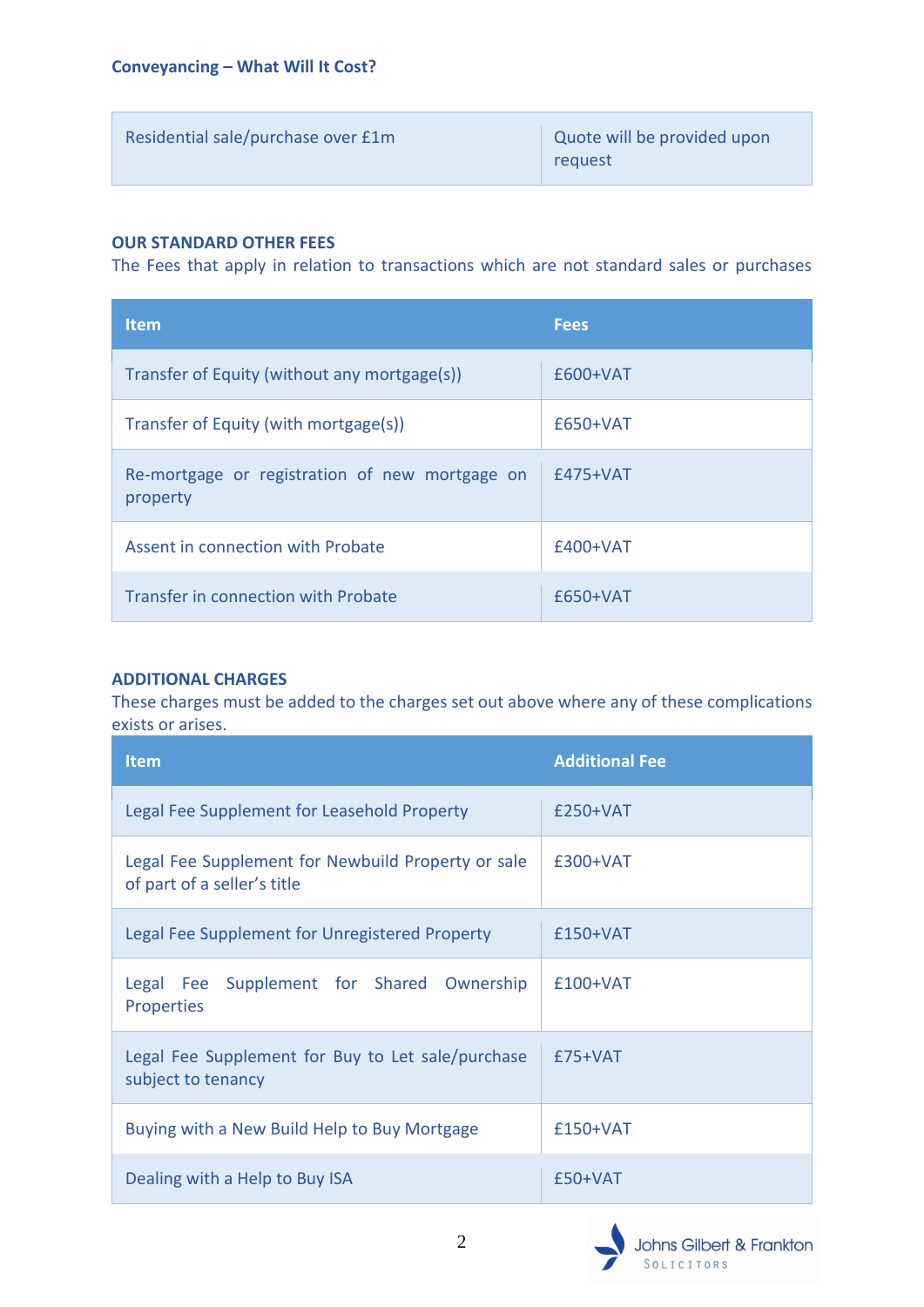| Dealing with 3rd party solicitors (e.g. where you have<br>a sale or re-mortgage which must tie in with a<br>purchase or with matrimonial solicitors or lender's<br>solicitors) | $£100+VAT$ |
|--------------------------------------------------------------------------------------------------------------------------------------------------------------------------------|------------|
| Dealing with a management company (Freehold)                                                                                                                                   | $£75+VAT$  |
| Sale/purchase involving mixed use/agricultural land                                                                                                                            | $£150+VAT$ |

## **SUPPLEMENTAL FEES**

These are additional fees that will be charged where particular tasks have to be carried out as part of the process

| <b>Item</b>                                                               | <b>Additional Fee</b> |
|---------------------------------------------------------------------------|-----------------------|
| <b>Bank Transfer (CHAPS) Fee</b>                                          | $£30+VAT$             |
| <b>Faster Payment Fee</b>                                                 | $£15+VAT$             |
| Transfer of Freehold Title (in association with<br>leasehold transaction) | $£50+VAT$             |
| Drafting or Approving of a Statutory Declaration                          | $£50+VAT$             |
| Preparation or Approval of Key Access Undertaking                         | £50+VAT               |
| Drafting a Standard Declaration of Trust                                  | £150+VAT              |
| Drafting additional contract in sale contract race                        | £150+VAT              |
| Removal or registration of a Notice or Restriction on<br>the title        | £50+VAT               |

# **NOTE**

If any transaction does not go ahead for any reason, then we reserve the right to charge for the work incurred at a cost of £250 per hour of work carried out (+ VAT).

#### **DISBURSEMENTS**

Disbursements are those payments that we need to make on your behalf in order to carry out the transaction and which are payable to third parties, such as Land Registry fees and search fees. We will make the payment for you but will ask you to pay those disbursements (in many cases up front or before they are actually incurred). They are:

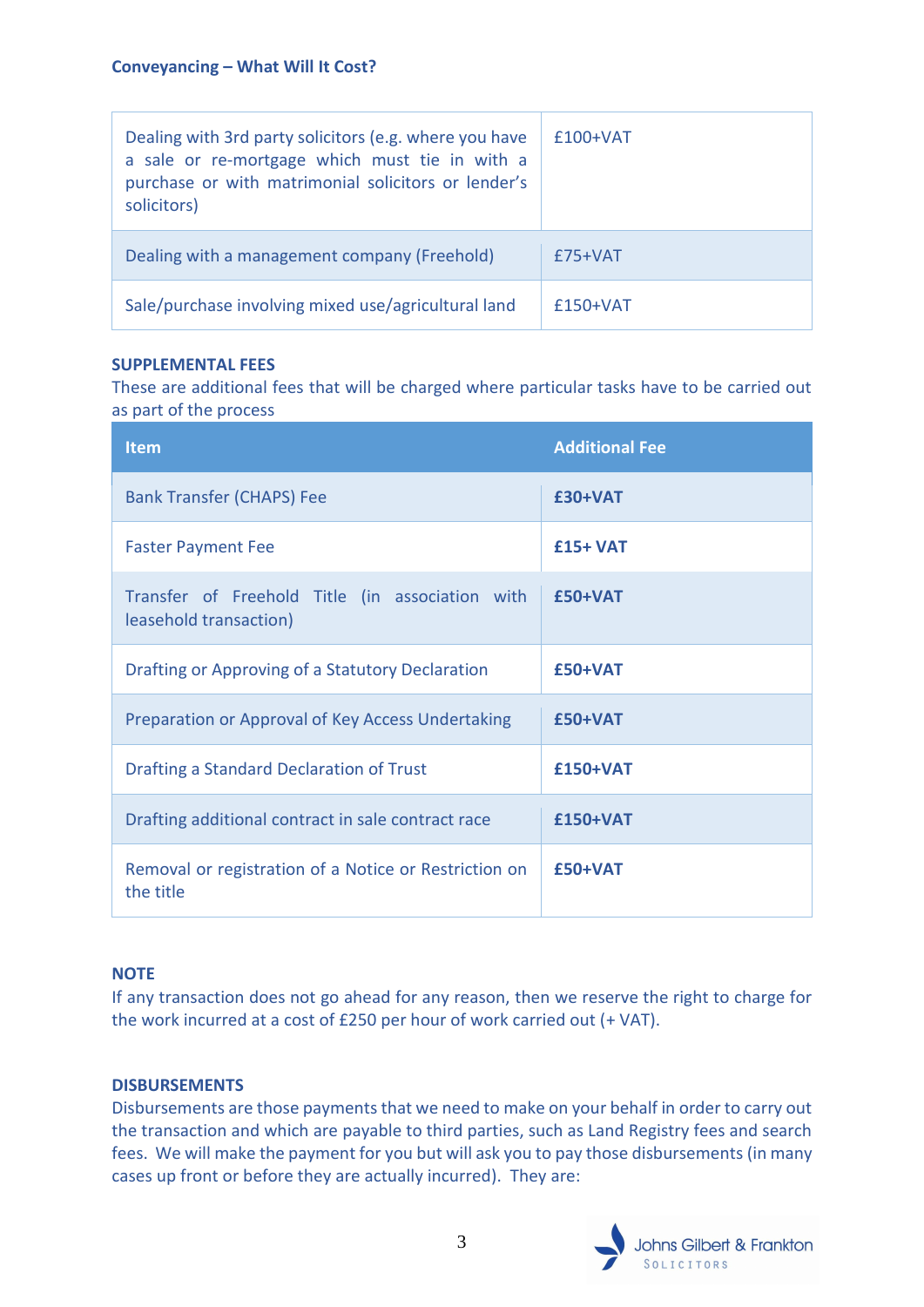#### **Conveyancing – What Will It Cost?**

- **ID Checks** in order to comply with strict Anti-Money Laundering requirements to verify the identity of our clients and the source of their funding, we carry out secure online ID checks using an app-based system managed by an approved third-party provider called Thirdfort, which makes the onboarding process simpler and quicker. Their fees for a standard ID check are approx. £15 + VAT per individualsearched. Other fees apply to Source of Funds checks.
- **Search fees** these are payments that we need to make to others in order to find out things about the property – for example issues relating to the local authority, issues related to previous coal mining beneath the property, whether the property is liable to flooding. They range from approximately £100.00 to £500.00 or sometimes more, depending upon the factors.

It is not possible to be more specific as the actual cost will depend upon the location of the property, the number of specific searches required and the requirements of any lender. Properties in different parts of the country require different types of search(es). We will always ensure that you are aware of the searches that need to be made and how much they will cost.

- **HM Land Registry fee** this is the fee we pay to H M Land Registry for registering your title to the property – without which you may not be regarded as the lawful owner. It is based on the value of the property and can range from £20.00 to £910.00, and will depend upon the value of the property, whether or not it is already registered or whether it is a new build or forms part of an existing registered title
- **Land charges searches** these are required if you are purchasing an unregistered property and are charged according to how many people we need to search against - £2.00 per name
- **Index map search** these are required if you are purchasing an unregistered property and is done to make sure that no part of the property is registered - £4.00
- **Land Registry Search** (registered titles) £3.00 per title
- **Bankruptcy Search** (required for lenders) £2.00 per name
- **Stamp Duty Land Tax/Land Transaction Tax (on purchase)** This is payable when you purchase a property that comes within the taxable values and depends on the purchase price of your property. You can calculate the amount you will need to pay by using HMRC's website [\(https://www.tax.service.gov.uk/calculate-stamp-duty](https://www.tax.service.gov.uk/calculate-stamp-duty-land-tax/#/intro)[land-tax/#/intro\)](https://www.tax.service.gov.uk/calculate-stamp-duty-land-tax/#/intro) or if the property is located in Wales by using the Welsh Revenue Authority's website [\(https://gov.wales/land-transaction-tax-guide\)](https://gov.wales/land-transaction-tax-guide).

In addition to the above disbursements, a leasehold transaction will attract additional disbursements which may include:

• a formal notice of the acquisition (and any mortgage) being notified in writing to the freeholder, with a registration fee often being required by the lease. Sometimes the lease will refer to a "reasonable fee", rather than specify an amount. We will be able

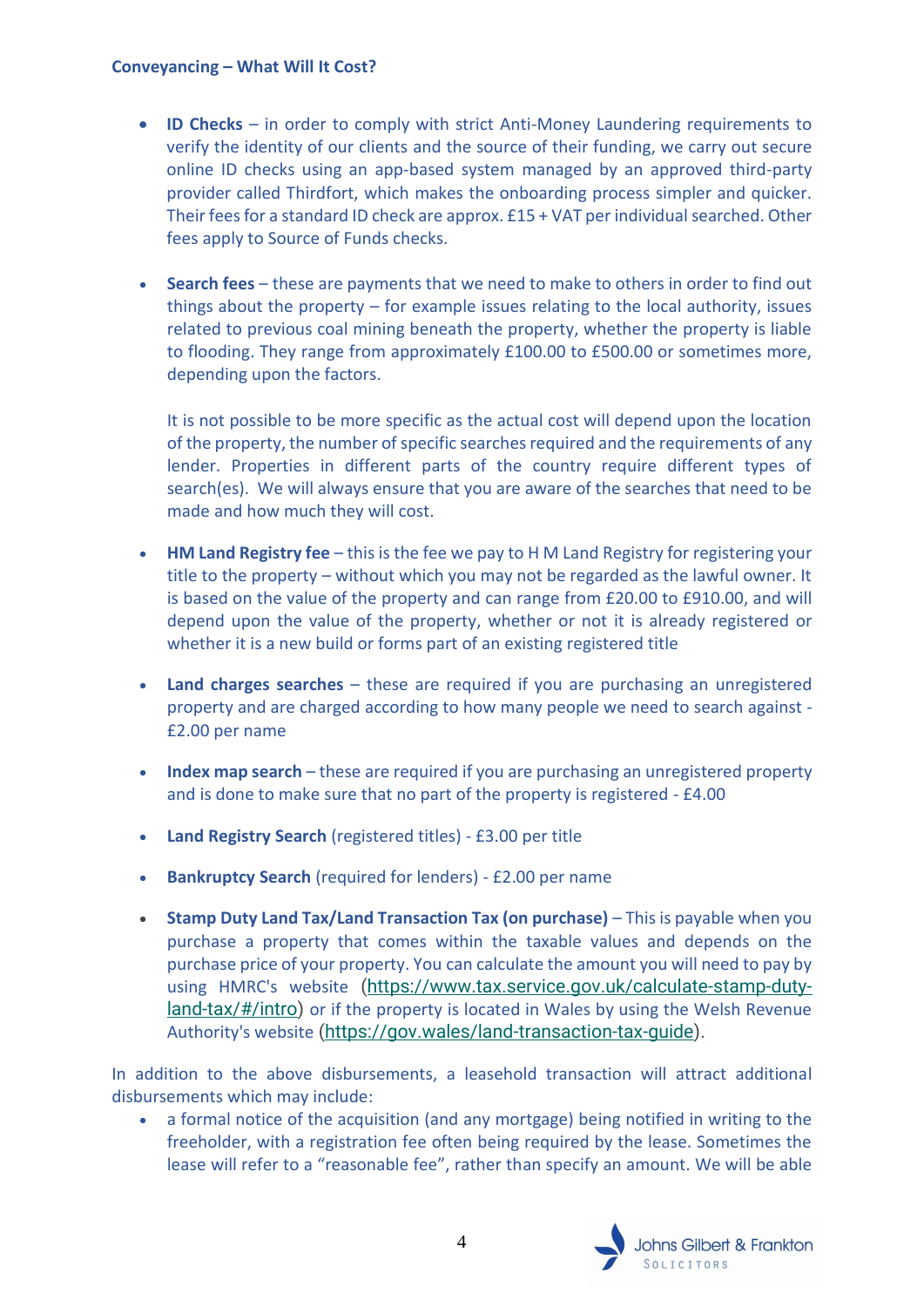to advise you of this when we have been able to examine the documents. The amount of the fees vary between properties.

- If the property you are purchasing has "common parts" i.e. areas that you share with others such as hallways, stairs, drives, parking areas, communal gardens etc., there may also be additional payments to be made, including:
	- o **Notice Fees** see above including the need to serve notice on the management company responsible for the common areas which may include the payment of a separate fee
	- o **Deed of Covenant** the lease may require a purchaser to enter into a separate deed of covenant in respect of the property which may be at the expense of the buyer/purchaser. Fees can be in the range of £75.00 to £300.00 or more.
	- o **Share Certificate** you may be required to hold a share(s) in a Management Company in which case there will usually be an administration charge for the issue of a new certificate.

## **EXAMPLE COSTS**

To help to give you an idea as to what a matter is likely to cost, the following are examples of for a particular type and value of transaction. **PLEASE NOTE** that they are examples, and all sales/purchases are going to vary in terms of values, complications and disbursements.

## • **Freehold Purchase**

The following example is in respect of the purchase price for £300,000. It has been assumed that this is a standard freehold transaction where the purchaser is a firsttime buyer and has the benefit of a "Help to Buy" ISA. The property is already registered, and the purchaser is taking a transfer of the whole of the title. It is assumed that electronic identity checks are not required. Do bear in mind that all fees charged will be on the basis that unforeseen complications do not arise during the transaction. \**Note that SDLT may vary according to the status of the purchaser and the value of the property and has not been included in this example.*

| <b>Item</b>                                                                                                                                                                                                                                        | Cost  | <b>VAT</b> |
|----------------------------------------------------------------------------------------------------------------------------------------------------------------------------------------------------------------------------------------------------|-------|------------|
| ID Check (Thirdfort)                                                                                                                                                                                                                               | £15   | £3         |
| Standard Legal Fee - This covers the legal work<br>required to complete the purchase and includes<br>dealings with registration at the Land Registry,<br>Stamp Duty Land Tax/Land Transaction Tax and<br>acting on behalf of your lender (if any). | £1200 | £240       |
| "Help to Buy" ISA supplementary fee                                                                                                                                                                                                                | £50   | £10        |
| <b>Search Fees</b>                                                                                                                                                                                                                                 | £200  | £40        |
| <b>HM Land Registry Fee</b>                                                                                                                                                                                                                        | £150  |            |